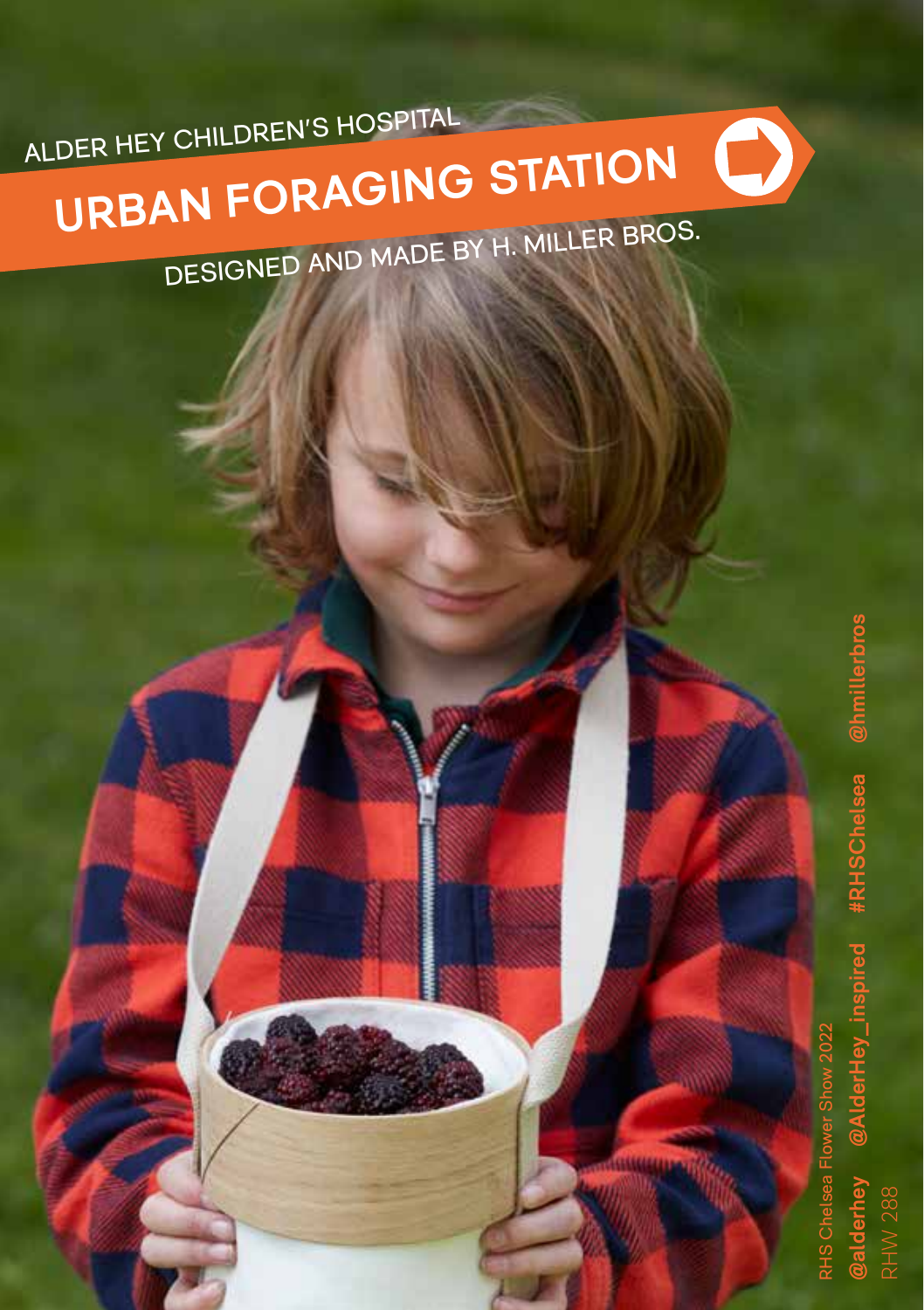# **GARDEN CONCEPT ALDER HEY URBAN FORAGING STATION**

The Alder Hey Urban Foraging Station is a woven landscape; it is about weaving together the young and old, green and urban, play and learning and Alder Hey Children's Hospital with its community. At its core is the aspiration to inspire children to lead active, healthy, pleasurable lives. The garden is infused with the magic of discovery inherent to foraging. Visitors first encounter the garden as nostalgic glimpses through rampant, abundant hedgerows. Within, a sense of freedom prevails; explore, 'leave the path', get lost in your own world. A design language of woven forms associated with foraging are abstracted into a woven landscape. Pre-cast concrete 'strands' make up a picnic blanket laid over an undulating landscape with edible herbs growing through.

The importance of mental well-being, particularly in children, has been thrown into the spotlight during the pandemic and although this garden is outwardly about foraging, it uses this theme to address the issue of children's mental well-being in an accessible and light touch way. The NHS's 5 steps to mental well-being are all facilitated within the garden. These are: connecting with people, being physically active, learning new skills, giving to others and mindfulness – paying attention to the present. The whole ethos of the garden reinforces this theme, from the way things have been designed with the child at the centre, the feast of opportunities to learn and pass on knowledge about forage-able plants and bush crafts to the mindfulness intrinsic in some of the handcrafted features.

## **WEAVING**

The common thread of 'weaving' runs throughout the garden referencing the baskets and picnic blankets that you might take on a foraging expedition and reinforcing the idea of weaving together Alder Hey Children's Hospital with its community.

# **MENTAL HEALTH + WELLBEING**

The NHS's '5 steps to mental wellbeing' are embedded into the design and the garden will be relocated to a spot near the entrance of Alder Hey's new purpose-built building devoted to children's mental health services – Sunflower House.

## **CARING FOR OUR NATURAL ENVIRONMENT**

The garden features planting inspired by a number of habitats that were once commonplace but can no longer be taken for granted such as rich hedgerow, orchard meadow and bog/ditch habitats. By relocating the garden to the Alder Hey campus, it sets up a safe space for children to dip a toe into the world of foraging, whilst opening the door to a deeper understanding of the natural environment.

# **MOBILE FORAGING KITCHEN**

Containing all the delicate tools, the Mobile Foraging Kitchen is easily movable to wherever the 'seasonal foraging' is taking place. H. Miller Bros borrowed the concept forms of a wheelbarrow and a picnic hamper to create the Kitchen that can be arranged to make a child friendly base.

# **EDIBLE GARDEN**

The garden is full of plant species such as crab apple, rose hip, elderflower, wild garlic, mushroom, water mint and poppy seed that can be foraged for eating, processing, drinking, making natural dyes, or even using for bush crafts. A mixture of scented, culinary herbs grows through the picnic blanket feature.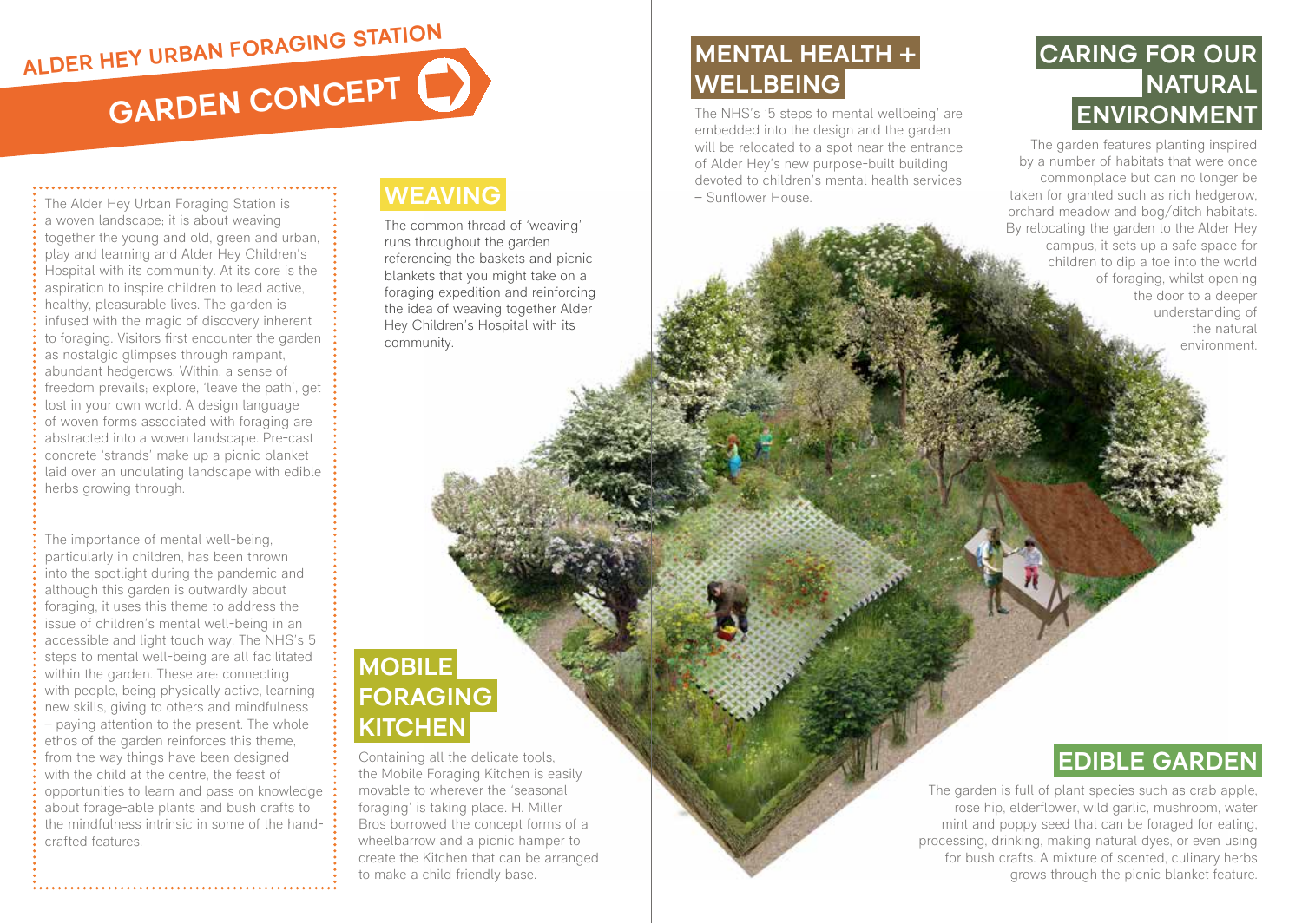# **FLANT LIST ALDER HEY URBAN FORAGING STATION**

What would a Chelsea garden be without a plant list?! Feast your eyes on these beauties.....





**MALUS SYLVESTRIS**

*Small and tart, crab apples have a high pectin content so they are good for setting jams.*

*Wild fennel smells like liquorice. Use the seeds for flavouring.*



*Lady's smock grows in damp grassland. Its leaves have a cress-like taste with a chilli heat.*



**SAMBUCUS NIGRA** *The flowers of the Elder can be used to make cordial or Elderflower Champagne.*

**CORYLUS AVELLANA** 

*Collect hazel nuts in autumn and roast for a snack to bring on your foraging expeditions.*



*Wild Garlic. Grind the leaves into a pesto or pickle the flower heads to make garlic capers.*



**THYMUS SERPYLLUM**

**MENTHA AQUATICA** *Cover water mint with boiling water to make a strong mint tea.*

*Thyme grows wild on limestone uplands habitats in the UK.* 



**DAUCUS CAROTA** *Wild carrots are abundant in the UK but easily confused with other poisonous plants in the same family - one for the expert forager.*

*edible and have a citrus taste.*



#### **PRUNUS SPINOSA**

*The sloe berries make an intense flavouring for gin.* 

*Argentina anserina Asplenium scolopendulum Asplenium trichomanes Athyrium felix-femina Belchnum spicant Borago officinalis Clematis vitalba Digitalis purpurea Dryopteris felix mas Filipendula vulgaris Galium odoratum Geranium pyrenaicum Jasione montana Lamium album Luzula nivea Melica uniflora Plantago lanceolata Polypodium vulgare Rosa canina Rubus fruticosus Rubus idaeous Silene diocia Symphytum officinale Teucrium scorodonia Trifolium pratense Vicia sepium*

**HEDGE ROW**

Õ  $\alpha$ m  $\mathcal{O}$ 

**MEADOW ORCHARD**

◠  $\overline{\alpha}$  $\blacktriangleleft$ 舌  $\tilde{\alpha}$  $\overline{\Omega}$  $rac{8}{2}$ Ŏ  $\overline{\mathbf{S}}$ ≅  $\overline{\textbf{Y}}$ ₹<br>₹  $\overline{m}$  $\overline{C}$  $\bar{z}$ ā

**..BOG AREA.. PICNIC BLANKET**

 $\blacktriangleleft$ m  $\alpha$  $\blacktriangleleft$  $\circ$ Ŏ ന

*Alkanet tinctoria Alopecurus pratensis Ammi majus Angelica archangelica Anthriscus sylvestris Bellis perennis Chaerophyllum hirsutum 'roseum Hesperis matronalis Leucanthemum vulgare Pimpinella major 'roseum' Silene flos-cuculi Stellaria holostea*

*Allium roseum Allium schoenoprasum Armeria maritima Chamaemelum nobile Erigeron karvinskianus Fragaria vesca Marjoram 'compact' Papaver dubium ssp. Lecoquii var. Albiflorum Salvia icterina Thymus vulgaris*

*Alisma plantago Alisma lanceolata Butomus umbellatus Caltha palustris Mentha aquatica Menyanthes trifoliata Nasturtium aquaticum Ranunculus lingua grandiflora Sparganium erectum Typha latifolia*

# **FOENICULUM VULGARE HUMULUS LUPULUS**

### *Hops flavour beer but can be used in a pillow to aid sleep.*

*Use the leaves of hedge mustard as a garlic flavoured spinach.*



### **ALLIARIA PETIOLATA**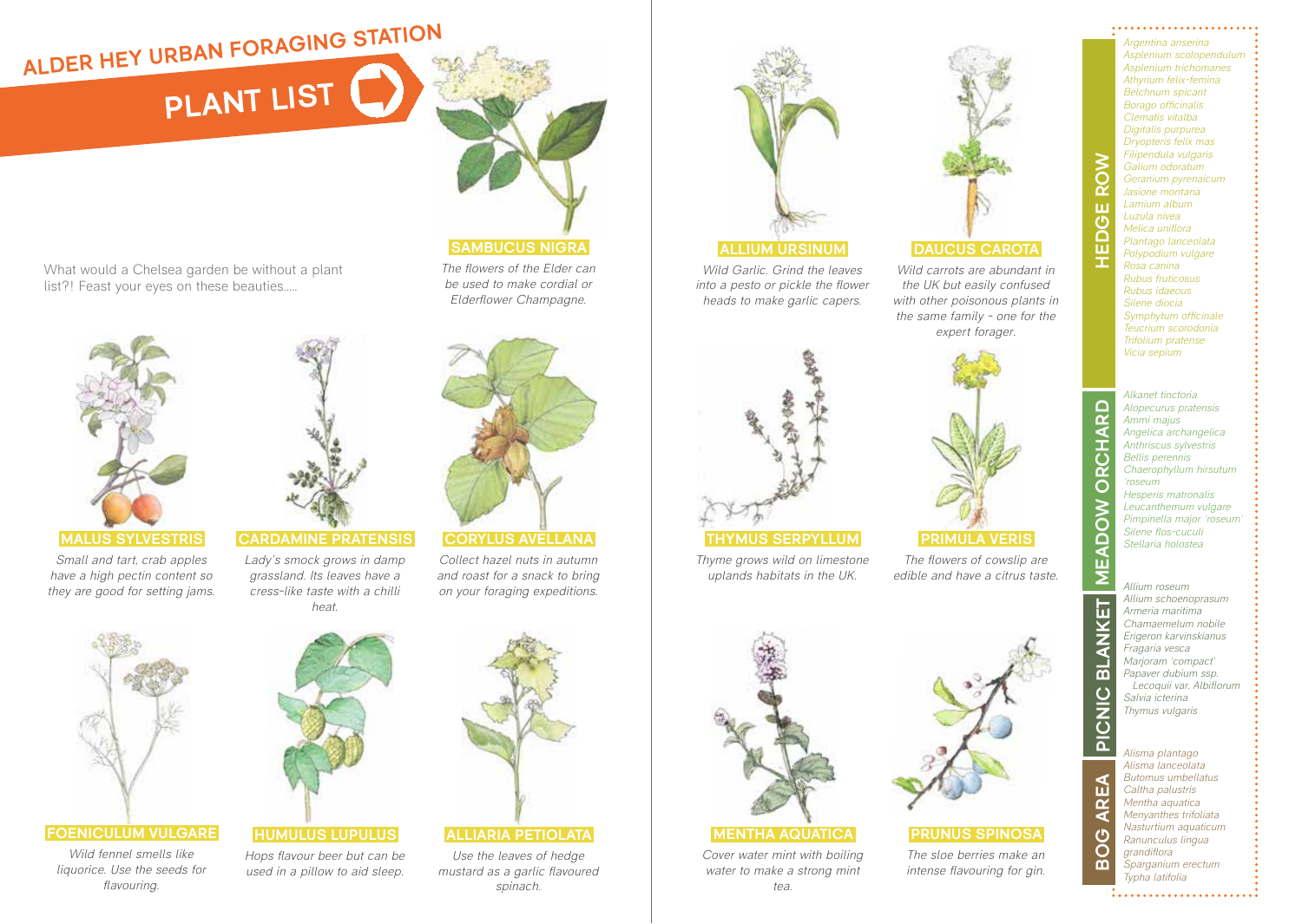**FORAGING TOOLS ALDER HEY URBAN FORAGING STATION**

If you are heading out on a foraging expedition, you need a few basic items...

#### **A GOOD GUIDE BOOK**

A foraging guide / identification book can be really useful, especially if you're going somewhere new.

### **SOMETHING TO CUT WITH**

A pair of sharp scissors / secateurs / knife are great because it helps avoid damage to the plant. As a general rule, take only what you need: up to a third of any particular plant, and a tenth of the total amount of that plant in one area.

### **GOOD COMPANY**

Take a friend, especially someone that knows the area or has experience.

### **A DRINK**

Generally useful for staying hydrated but also useful to wash things you find if you want to try them straight away.

### **A CONTAINER**

For gathering things into. The lighter the better, cloth bags are good because they scrunch up in your pocket when not in use.

### **TOOLS OF THE TRADE**

To go with the garden, H. Miller Bros have created a mobile foraging kitchen, a forager's pantry, and a collection of tools made with children in mind. The foraging collection is made from sweet chestnut; a species known for being surprisingly lightweight and resistant to damage from the elements outdoors. The tools are bound with hemp cord; chosen for its superior strength, durability in the wet and sustainability, and certain parts are sealed with beeswax for bacterial resistance and waterproofing. We've left the timber untreated on purpose, as this will allow the tools to take on a natural patina with use.

Items from the collection are available to order with a proportion of profits being donated to Alder Hey Children's Charity.

For more information see: **www.hmillerbros.co.uk/foragingtools**

> **SMILE TRUG** *62cm wide x 32cm deep x 38cm high*

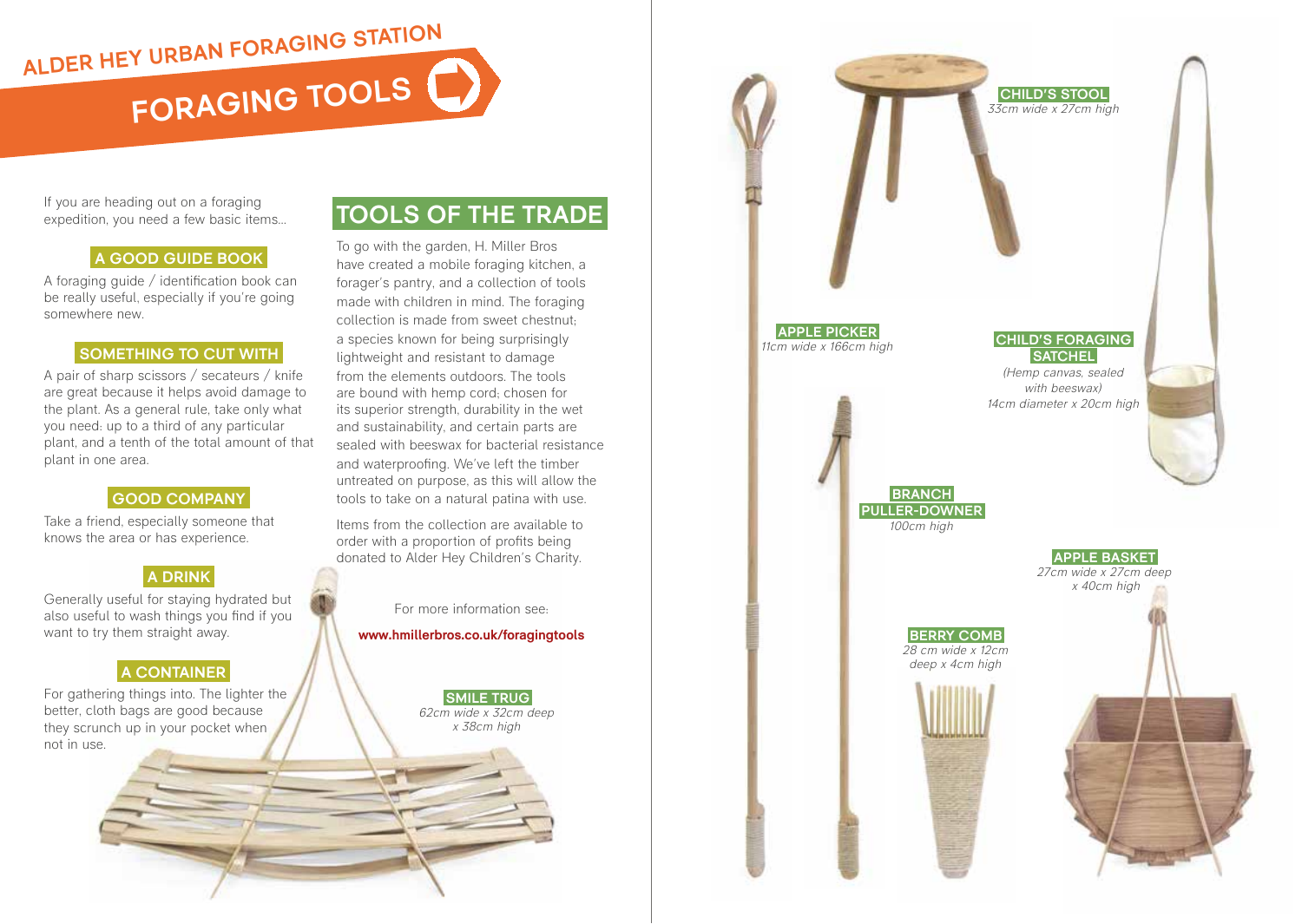# **A HOLISTIC APPROACH ALDER HEY CHILDREN'S HOSPITAL**

Alder Hey prides itself on a holistic approach to wrap around care, understanding that the wider family network requires support as they look after their poorly child. Later this year, the Urban Foraging Station will be relocated to Alder Hey Children's Hospital heathcare campus to benefit brave young patients, their families and the wider community.

Following a successful fundraising campaign for children's mental health, Alder Hey Charity will be opening two new buildings this year to support mental health and wellbeing. Named by a group of young patients and inspired by nature, the Catkin Centre and Sunflower House will continue to reinforce Alder Hey's place on the map as a centre for innovative and internationally recognised excellence. The garden will be located near the entrance to Sunflower House, an example of striking and functional modern architecture, clad in weathering Cor-ten steel and boasting design features drawn from the natural environment.

The Alder Hey Urban Foraging Station will provide a haven for wellbeing and togetherness for families and staff at Alder Hey. It will also be openly welcoming to the wider community, encouraging local residents to benefit from this unique garden and the foraging experience. Situated within established parkland, Alder Hey Children's Hospital has a unique vision and outlook, incorporating the benefits of being in nature and the powerful impact that green space can have on our mental and physical health.

### **5 Steps to Mental Wellbeing**

The NHS's '5 Steps to Mental Wellbeing' are interwoven through the garden's design. The whole ethos of the garden reinforces this theme, from the accessible child-centred design to the feast of opportunities to learn and share knowledge about forageable plants. Once relocated to its forever home, the garden will provide a space to take a mindful moment, amidst the hustle and bustle of one of Europe's busiest children's hospitals.





# **1: CONNECTING WITH PEOPLE**

Foraging is a great connector; it cuts across generational and socio-economic lines because foraging has existed in every culture throughout the ages. It's the ultimate inclusive shared experience!

# **2: BEING PHYSICALLY ACTIVE**

When you're foraging, you're also walking, exploring, stretching, bending, lifting and being outdoors. You're getting a workout without even realising it!

# **3: LEARNING NEW SKILLS**

The know-how of foraging is usually passed down: What time of year can I pick this? Where are the best secret foraging spots? What is poisonous? The best way of learning is from someone who knows.

# **4: GIVING TO OTHERS**

This could be in the form of passing on knowledge, the sharing of foraged goodies, or gifting things made from your foraged ingredients. Foraging is a sharing culture.

## **5: MINDFULNESS - PAYING ATTENTION TO THE PRESENT**

Foraging is slow, rich and immersive. It engages all the senses, it can be a social event or a solitary meditative experience. It is a perfect antidote to the stress that comes with modern life and being constantly 'switch on'.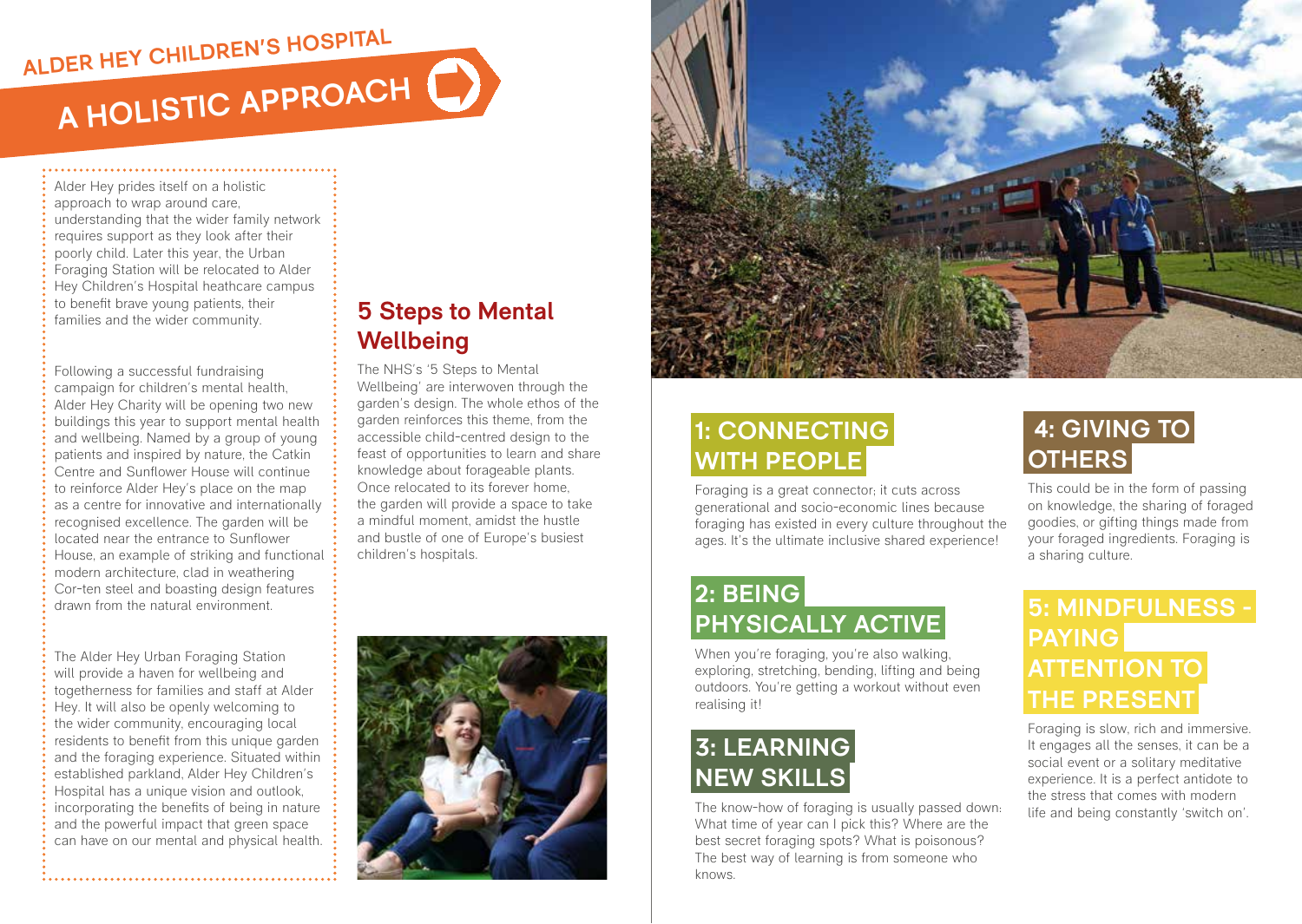



Howard and Hugh grew up creating things together. A huge influence was their grandfather who had a commercial nursery. Hugh loved playing in the tool shed where their grandfather would make wooden toys for them. For Howard, the nursery of dwarf conifers was like walking around a miniature forest. A sense of playfulness and fun is something of a theme in the brothers' design work, and it stems from these early memories.

Both brothers studied architecture at university but pursued different paths afterwards: Howard qualified as a chartered architect and went on to design primary schools and playgrounds including the RIBA award-winning Pegasus Academy. Embodying Alder Hey's ethos of 'the child at the centre', Howard loves to sneak opportunities into his designs for children to play.

Hugh's passion lies where making becomes part of the design process, and he made his first piece of furniture at 15. A key influence on his design work is the time he spent researching in Japan as a Winston Churchill Memorial Fellow. This led

him to develop a set of design principles, inspired by Japanese applied arts philosophy, that are engrained in the brothers' design work.

Howard and Hugh have a family business, H. Miller Bros. and, being brothers, they share an understanding and ambition that transcends most normal business partnerships. Their complementary skills combine into something greater than the sum of its parts. Howard has a broad design knowledge and a conceptual approach while Hugh loves to infuse their work with detail, richness and craftsmanship.

Their collaborative works span a range of design fields, including the Wood Awards-winning Constellations Pavilion; A piece of furniture, commission by the National Trust for William Morris's Red House, called 'Tending the Flame' (the piece was deliberately set alight as part of the making process); the Ikebana Room, a bedroom suite at the IceHotel in Sweden, sculpted entirely from ice and snow and; and their latest project, the Siatama kitchen, an interior project inspired by a client's time living and working in Japan.

What binds the brothers' work together is a natural curiosity to experiment with materials and processes, and an uncompromised commitment to craftsmanship.



You can find out more about H. Miller Bros. at **www.hmillerbros.co.uk**

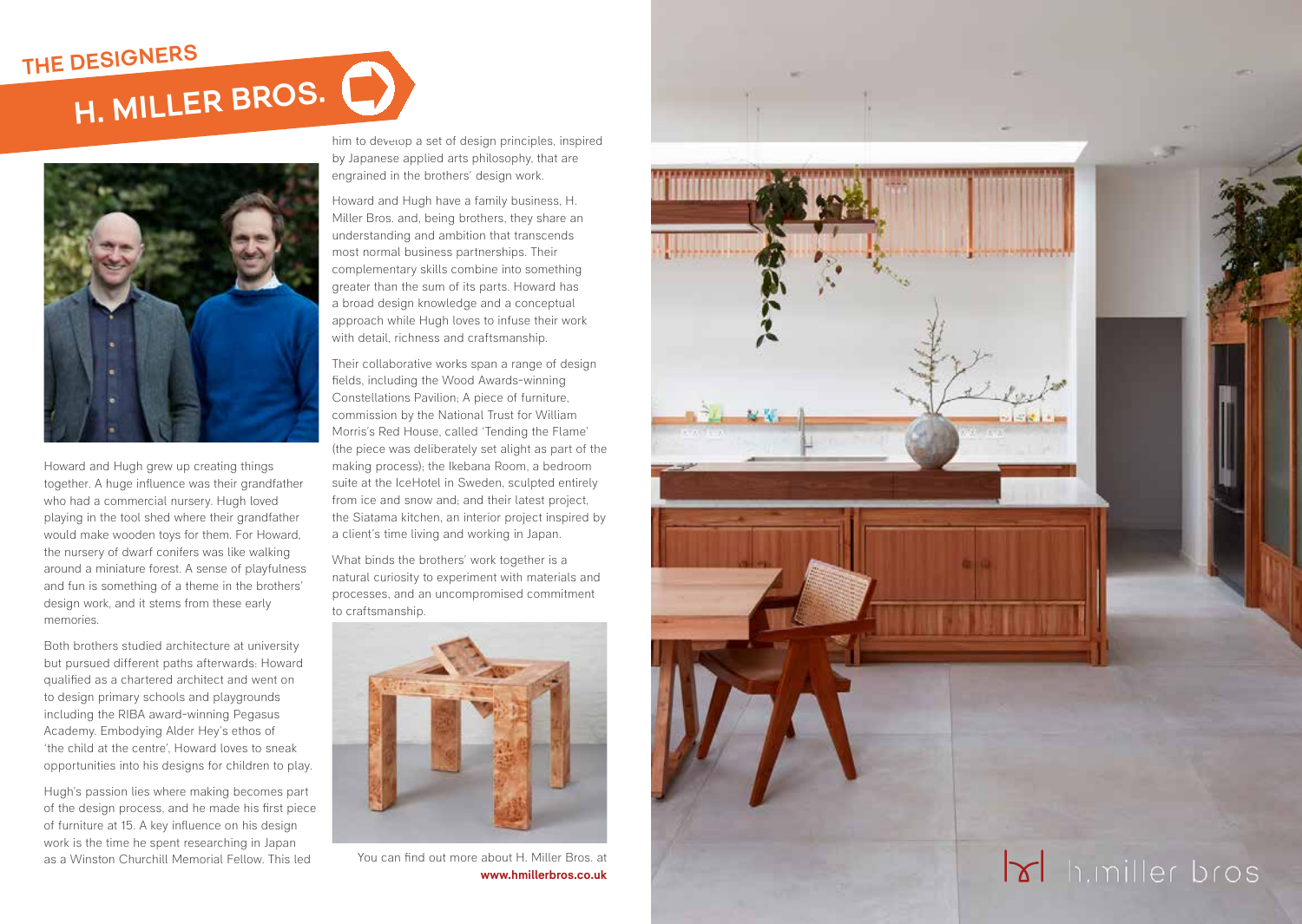# **GIVE FORAGING A TRY ALDER HEY URBAN FORAGING STATION**

TV foraging expert Alysia Vasey is supporting the Alder Hey Urban Foraging Station at RHS Chelsea. She is one of the UK's most respected foragers, sharing her expertise and the bounty she collects from the coast and countryside with some of the UK's top chefs.

Michelin starred chefs from across the country order from Alysia and use her vast knowledge of nature's ingredients to help perfect their dishes. Chefs like Tommy Banks, Tom Aikens and Reni Redzepi, of world-renowned Copenhagen restaurant NOMA, have worked with Alysia.

She has foraged since she was a child, taking it up professionally following a number of other careers – including as an aircraft engineer in the Royal Navy, a destination researcher for a cruise company and even taking a law degree.

Foraging runs through Alysia's family, mainly on her Polish grandfather's side. When the war started the Nazis made her great-grandfather drive the trains of cattle cars to transport people to the concentration camps. He would stop the train and her grandfather and his brother used to open the doors and give those trapped inside water – or even let them escape.

The Germans caught up with them eventually and shot Alysia's greatgrandfather, but her grandfather and his brother managed to escape and lived for eight months deep in the forest, surviving only on what they could forage before joining the Polish resistance and eventually coming to the UK to start a new life. Foraging was still part of their world and they passed it down to their children and

grandchildren. Alysia's grandfather is still alive and lives in Yorkshire.

Alysia became a forager when being out in the woods one day and spotting some giant puffball mushrooms which she put on a mushroom spotters' website. She was contacted by someone who supplied top restaurants and asked if she could supply him and from there the Yorkshire Forager has grown!

Her story was picked up by a national newspaper and that led to her first TV appearance on Countryfile on the BBC. Her book, The Yorkshire Forager, a wild food survival journey – was published in early 2020.

She is now the resident forager on James Martin's Saturday Show on ITV. Other TV credits include Steph's Packed Lunch for C4 and ITV's Good Mood Food with Ainsley Harriott.

Alysia is delighted to support and be part of the Alder Hey team for RHS Chelsea this year. "Once this garden is relocated back to the hospital at Alder Hey and had a chance to mature, there will be something interesting all year round…and going through the seasons, there's something new every week, and as patients mark their progress, they can mark the passing of time with nature too."



### **FORAGE SUSTAINABLY FORAGE SUSTAINABLY**

Minimise damage - take no more than you plan to consume.

Stick to paths and take care not to trample down or damage areas you are collecting from. Uprooting plants is harmful so pick leaves or berries with care, in moderation and avoid damaging plant roots.

#### Seek permission from the land owner.

Never consume a wild plant or fungus unless you are absolutely certain of it's identification. It could be rare and protected, inedible or even deadly poisonous. Only collect from plentiful populations. Only collect flowers, leaves, fruits and seeds where they are in abundance.

For fungi, only take mushrooms that have opened their caps (so are likely to have dropped their spores). Do not collect small 'button' mushrooms.

#### Leave plenty behind.

Wild food is vital for the survival of the UK's wildlife.

Forage carefully to ensure there is enough left for birds and species to consume now and to ensure plants and fungi can regenerate and reproduce.

You may not be the only person foraging and plants and fungi need to produce seeds and spores to grow into the next generation.

Don't collect rare species.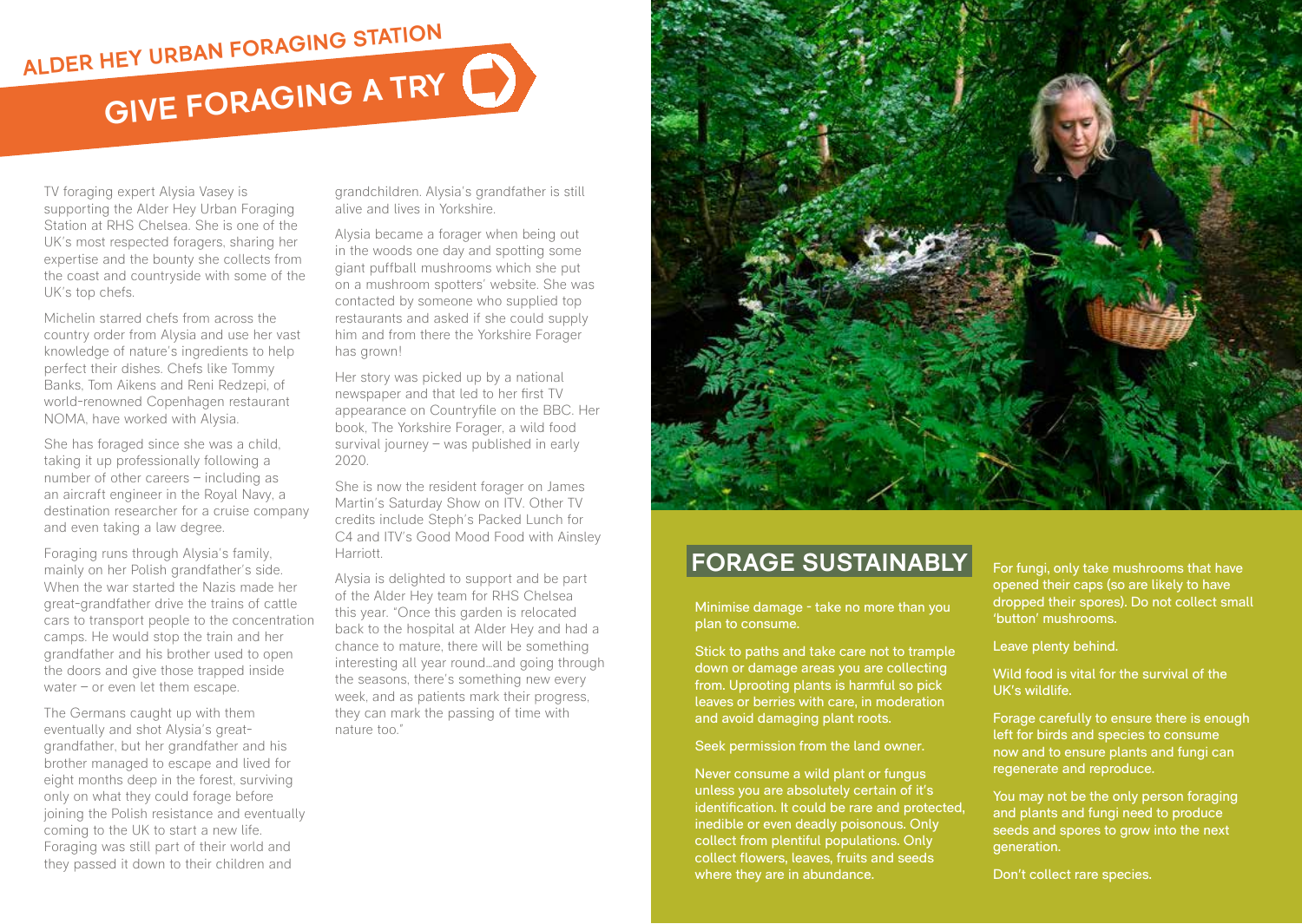**A HUGE THANKYOU A HUGE THANK YOUALDER HEY URBAN FORAGING STATION**

This project would not have been possible without the amazing kindness from friends, supporters, helpers, companies and organisations.

### **H. Miller Bros and Alder Hey Children's Charity would like to thank:**

Alysia Vasey

Ann Miller Speciality Mushrooms

**Britta Herold**

Chris Hay

*Conal Mcguire*

Blake Anderson

Robert Allen

*Mark Straver*

David Powel Dori Miller

David Haughton

**Sarah Hayes**

Hamzah-Adam Desai

*Hattie Ghaui* 

**Isabella Nunes Da Costa**

Jan Shaylor Jane Hastings

Jean & Sarah Dodd

Jenny Sneddon

*Jo Farwell*

**Jon Mortimer**

Joy Baker

**Julia Drage**

Karin And Til Wolff

*Kath Greslow*

*Laura Naylor*

Lil Miller-Hay

Liz And Rob Seabrook

### **Liz Miller**

Lorraine Wheeler Smith

Mark Earle Misty Hay

Matthew Keys and Liam Clarke

Penny And Alan Vernon

Pete Matzen

**Ros Cheshire** Sally Scot *Simon Fowler And Cathal Reynolds* Steve Leonard Susie Hay

Tom Bannister

**Tom Miller**

Tony O'malley

*Tracy Wilson*

Becky Henning-Lee

*Naamat Little* **Nickolas Pearce-Evered and Chris Hurst**  Paul Yarlet Collette Francis Sandra and Andy Lloyd Griffiths Claire Christopher

*The Alder Hey Urban Foraging Station was designed and made by H. Miller Bros.....*

h.miller bros







*Gill Kaye* Gill & Mike Bode

Frank Miller-Hay

**Ellie Freestone**

Krzysztof Kopycinski

Ben Butler

**David Williams** 

Ula maria

Philippa Harris

Jordan Reynolds